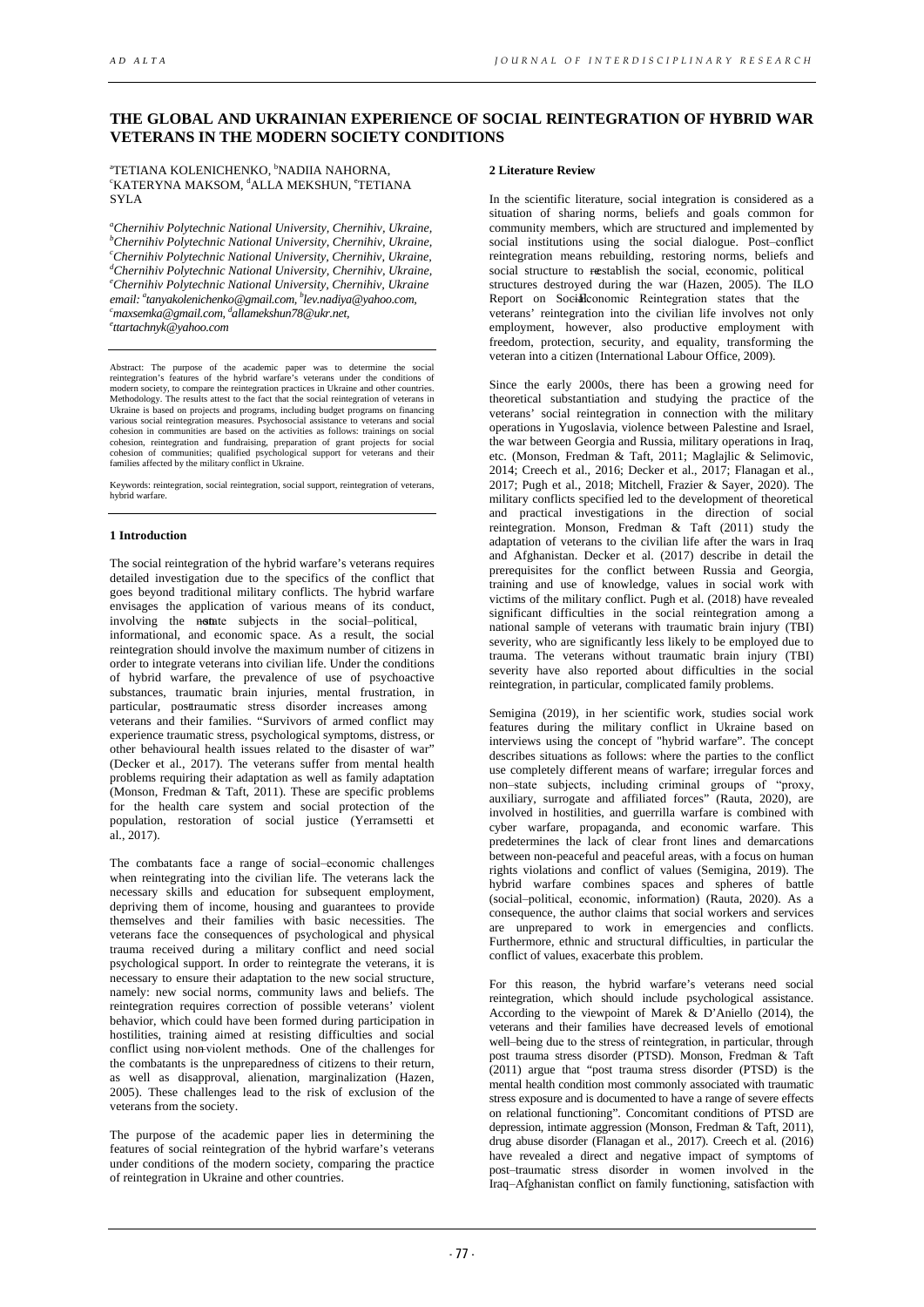intimacy after return to work and subsequent non-participation in the conflict. Mitchell, Frazier & Sayer (2020) have found the identity disorder connected with decreased social support for 244 Afghan and Iraqi war veterans, more severe PTSD symptoms, less enjoyment of life, and greater reintegration difficulties at the initial stage. Specialists (therapists) should use a systematic approach in order to effectively address the issues of social reintegration (Marek & D'Aniello, 2014).

Demers (2011) explored the experiences of the reintegration of war veterans in Iraq and Afghanistan in the prospect of understanding the challenges of returning to the civilian life and the impact of war on mental health. On the basis of an electronic survey, a feeling of alienation from family, friends, and the experience of an identity crisis among the veterans after a military conflict was revealed. In order to ensure the social reintegration of veterans of Iraq and Afghanistan, social support was provided, as well as training of military-cultural competence of doctors, college consultants, social workers was conducted (Demers, 2011).

The scientific work of Hronešová (2016) examines the features and approaches to the distribution of material compensation for the veterans of Bosnia and Herzegovina after 1995. The author points to the fact that the veterans, thanks to economic and political resources, have formed powerful pressure groups; furthermore, social support is provided in exchange for voters' approval and public political support. The study has proved that additional social gaps and tensions occur in the case of transparent but not consistent material compensation to the veterans (Hronešová, 2016). This means that the social reintegration depends on the economic one, the mechanisms of which should be transparent and promote socialization, but not increase the pressure in the society.

Table 1 **–** Section O: Postdeployment Social Support

Thus, the issues of social conomic and mental problems of veterans who participated in military conflicts are studied in the scientific literature. Scholars prove the impact of war on mental health, social reintegration, demonstrating the consequences of the return of veterans to the civilian life, proposing methods and measures of social work. Herewith, the issue of the social reintegration of the hybrid warfare's veterans is little studied.

### **3 Materials and research methods**

The first part of the research describes the programs and projects of social reintegration in Ukraine, methods and measures of social cohesion for the inclusion of the combatants, methods of social and psychological support. Data of the International Organization for Migration (2019), Ministry of Veterans Affairs of Ukraine (2021a; 2021b) have been used to describe measures and amounts of funding for programs and projects of social reintegration of Ukraine's veterans.

In the second part of the research, a structured survey of the veterans was conducted using the Deployment Risk and Resilience Inventory-2 tool (DRRI-2). In particular, the scales of social support Section O: Postdeployment Social Support (Table 1) were applied using as a tool to assess the level of social support of Ukraine's veterans who participated in hostilities in the East (Vogt, Smith, King & King, 2012). The DRRI-2 post deployment social support subscales were included in the survey. The responses were presented in a 5-point Likert scale from 1 (strongly disagree) to 5 (strongly agree). Then scores were summed among each of the two subscales. The social support subscale has 10 items (range 1 to 5), where better functioning after deployment was indicated in higher scores. Cronbach's alpha in this sample was 0,89 and 0,96 for the social support subscales (Table 1).

| Since returning                                                                                            | Strongly<br>disagree | Somewhat<br>disagree | Neither agree<br>nor disagree | Somewhat<br>agree | Strongly<br>agree |
|------------------------------------------------------------------------------------------------------------|----------------------|----------------------|-------------------------------|-------------------|-------------------|
| 1. the American people made me feel at home.                                                               |                      | $\mathfrak{D}$       | 3                             | 4                 | 5                 |
| 2.  people made me feel proud to have served<br>my country in the Armed Forces.                            |                      | $\mathfrak{D}$       | 3                             | 4                 | 5                 |
| 3. my family members and/or friends make me<br>feel better when I am down.                                 |                      | $\mathfrak{D}$       | 3                             |                   | ∍                 |
| 4. I can go to family members or friends when<br>I need good advice.                                       |                      | $\overline{c}$       | 3                             | 4                 | 5                 |
| 5.  my family and friends understand what I<br>have been through in the Armed Forces.                      |                      | $\mathfrak{D}$       | 3                             |                   | 5                 |
| 6. there are family and/or friends with whom I<br>can talk about my deployment experiences.                |                      | $\mathfrak{D}$       | 3                             | 4                 | 5                 |
| 7. my family members or friends would lend<br>me money if I needed it.                                     |                      | $\mathfrak{D}$       | 3                             | 4                 | 5                 |
| 8. my family members or friends would help<br>me move my belongings if I needed help.                      |                      | $\mathfrak{D}$       | 3                             | 4                 | 5                 |
| 9.  if I were unable to attend to daily chores,<br>there is someone who would help me with these<br>tasks. |                      | $\overline{c}$       | 3                             |                   |                   |
| 10.  when I am ill, family members or friends<br>will help out until I am well.                            |                      |                      | 3                             |                   | 5                 |

*Source: Vogt, Smith, King & King (2012).* 

Employment. Employment was assessed using the question of whether the veterans are currently employed and looking for another job, whether they are employed and not looking for another job, whether they are unemployed and looking for a job, and whether they are unemployed not looking for another job. Two categories of employed were classified as "yes, employed", and the categories of unemployed – no, unemployed" (Pugh et al., 2018). Social-demographic features of the respondents included as follows: age, sex, marital status, status of surcharge for participation in hostilities. The questionnaire was sent online via email and social messengers (Viber, Telegram, Facebook). 512 veterans – participants in the antiterrorist operation in eastern Ukraine were involved in the survey, of which 100% are men aged

as follows:  $54,5\% - 20 - 25$  years old,  $18,2\% - 26 - 30$  years old,  $18,2\% - 31 - 35$  years old,  $9,1\% - 36$  years old and over. 54,5% of respondents were unmarried, 45,5% – married (Table 2).

|  | Table 2 – Social-demographic characteristics of respondents |  |
|--|-------------------------------------------------------------|--|
|  |                                                             |  |

| Age                   | Frequency | Percentage, % | Cumulatively, % |
|-----------------------|-----------|---------------|-----------------|
| $20-25$ years old     | 279       | 54.5          | 54.5            |
| $26 - 30$ years old   | 93        | 18.2          | 72.7            |
| $31 - 35$ years old   | 93        | 18.2          | 90.9            |
| 36 years old and over |           |               | 100.0           |
| Total                 | 512       | 100.0         |                 |

*Source: the author's own research*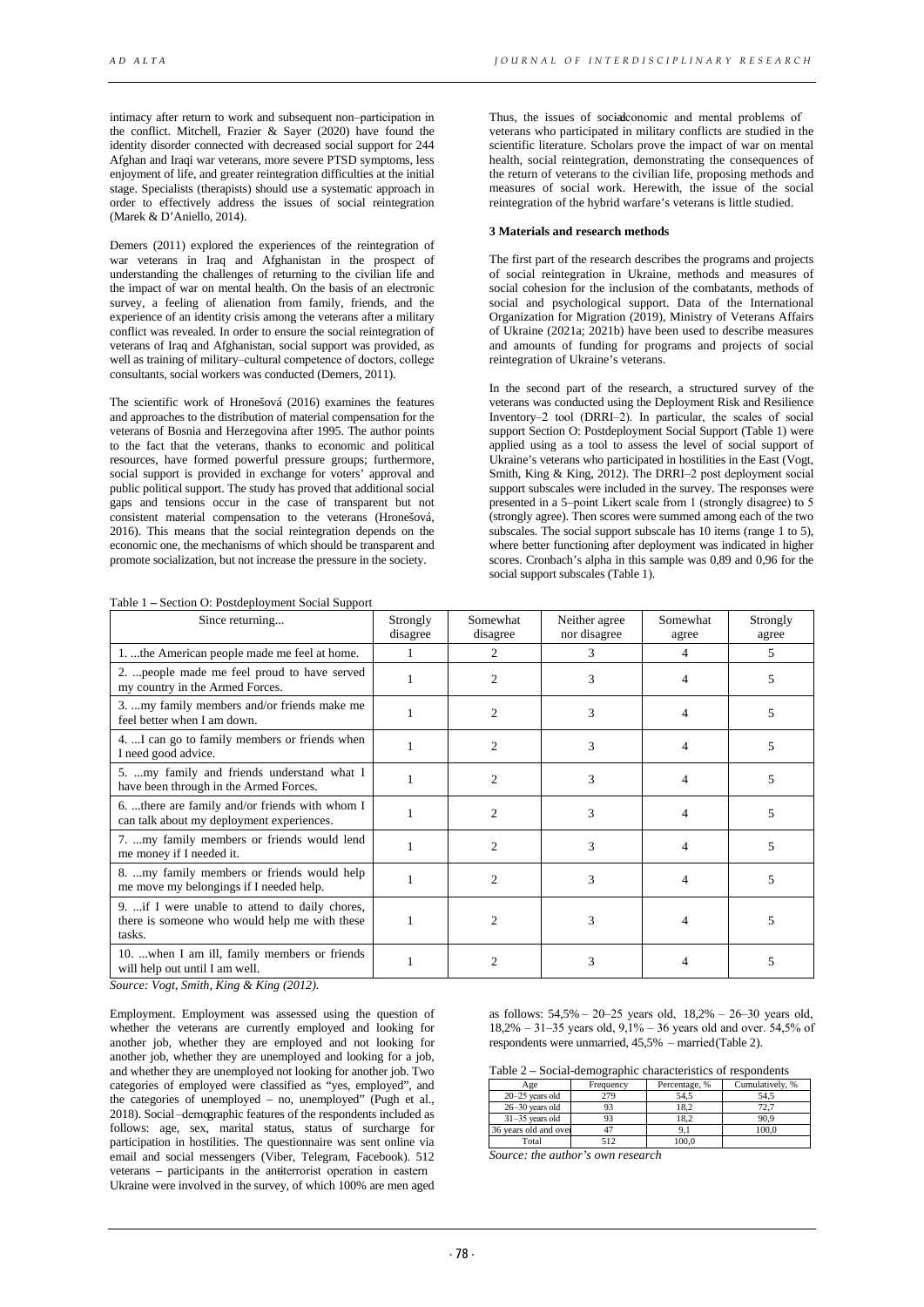#### **4 Results**

*Programs and projects of social reintegration in Ukraine*

The social reintegration of Ukraine's veterans is based on projects and programs. For instance, the Program of Social Cohesion and Reintegration of Veterans is being implemented in Kyiv, Dnipropetrovsk and Lviv regions (the largest number of veterans and at least 100 people are registered there); the International Labor Migration Organization with funding from the European Union has been implementing the program since January 2019. According to data of the State Service of Ukraine for War Veterans and Participants in +Herrorinti

Operation, the status of a participant in hostilities was granted to 378,115 persons (Ministry of Veterans Affairs of Ukraine, 2021). The project "Reintegration Support for Veterans of the Conflict in Eastern Ukraine and Their Families" (hereinafter

the Project) provides psychosocial assistance to the veterans and social cohesion in communities based on the activities (International Organization for Migration, 2019) as follows:

- 1. Trainings of social cohesion, reintegration and fundraising, preparation of grant projects of social cohesion of communities.
- 2. Implementation of social cohesion projects through the provision of grants of up to 12 thousand euros and the involvement of various groups in the active participation in social, cultural, educational, sports initiatives.
- 3. Qualified psychological support of veterans and their families affected by the military conflict in Ukraine (group and individual consultations).

For instance, the Project in Zhytomyr region will run from January 2021 to May 2022. The principal goals lie in involving the population in the social-economic reintegration of veterans, promoting the active participation of the veterans and their families in civilian life, improving the social and psychological well-being of the veterans. The Social Reintegration Initiative Group should comprise at least 15 people, including representatives of socially vulnerable groups (national minorities, people with disabilities, local authorities, representatives of various professions, communities' active residents). In case of absence of an initiative group, public organizations can be involved in the project, the purpose of which is to improve the life and well eing of the population. The initiative group or public organization should have a plan of cultural, social, educational activities for social cohesion, and establish a social dialogue with local authorities. The major measures of social reintegration within the project are defined as follows: 1) study trips, festivals, concerts, exhibitions; 2) new social services (psychological relief room); 3) volunteer initiatives; 4) measures on adapting others to the veterans;

5) services of lawyers on protecting the rights of the veterans of armed conflict; 6) cooperation with law firms on provision of services to the veterans; 7) discriminatory practices; 8) inclusive initiatives.

An important component of social support for the veterans is the provision of psychological assistance, including family and individual counseling, group thematic consultations, social dialogue sessions, stress coping workshops, art therapy sessions, psychological retreat for the veterans and their families with the involvement of international experts (Official website of Zhytomyr City Council, 2021).

In order to form and implement state policy in the field of social protection of war veterans, persons with special merits in interest of Ukraine, family members of veterans, persons covered by the Law of Ukraine "On the status of war veterans, guarantees of their social protection", the budget program "Leadership and Management of Veterans Affairs" is implemented (Ministry of Veterans of Ukraine, 2021a). The basic objectives of the budget program are as follows: 1) ensuring the rights and freedoms of the veterans and their families; 2) implementation of state policy in the field of veterans' social protection; 3) popularization and ensuring the formation of a positive image of a war veteran;

4) creation of a legal basis for improving the social protection of the war veterans (Ministry of Veterans Affairs of Ukraine, 2021a).

Within the framework of the budget program "Leadership and Management of Veterans Affairs", 119 966, 8 thousand UAH of expenditure were spent on organizing social protection (Table 3).

Table 3 **–** Dynamics of indicators by directions of application of funds within the framework of the budget program "Leadership and Management of Veterans Affairs" of Ukraine for 2019-2020

| Performance indicators by<br>directions of application of<br>funds                                                                                                                                 | 2019     | 2020                    | Deviation, $+/-$ |
|----------------------------------------------------------------------------------------------------------------------------------------------------------------------------------------------------|----------|-------------------------|------------------|
| 1. Number of staff units.<br>persons                                                                                                                                                               | 183      | 217                     | 34               |
| 2. Number of prepared<br>drafts of normative legal<br>acts, units                                                                                                                                  | 25       | 3                       | $-22$            |
| 3. Number of persons who<br>received the status of a<br>participant in hostilities<br>and was entered in the<br>Unified Register of<br>Participants in the<br>Anti-Terrorist Operation,<br>persons | 378115   | 27293                   | $-350822$        |
| 4. Number of international<br>events in which they took<br>part, units                                                                                                                             | $\Omega$ | 6                       | 6                |
| 5. Number of created<br>"veteran" communities                                                                                                                                                      | $\theta$ | $\overline{\mathbf{A}}$ | 4                |
| 6. The degree of<br>satisfaction of veterans and<br>their families from the<br>services received in the<br>"veteran" communities,%                                                                 | $\theta$ | 95                      | 95               |
| Expenditures by directions<br>of application of funds,<br>thousand UAH                                                                                                                             |          | 119966.8                |                  |

*Source: (Ministry of Veterans Affairs of Ukraine, 2021a).*

The budget programs in the field of social protection of Ukraine's veterans are also as follows: 1) "Financial support of public associations of the veterans for the implementation of national programs (projects, events), affairs aimed at visiting military burials and military monuments and celebrating holidays, memorials, historical dates"; 2) "Measures on physical rehabilitation, social and professional adaptation, provision of sanatorium-and-spa treatment for the victims of the Revolution of Dignity, participants of the antiterrorist operation, and persons who carried out measures to ensure national security and defense, counteraction and containment of the armed aggression of the Russian Federation in the Donetsk and Luhansk regions in order to return them to a peaceful life"; 3) "Provision of one-time financial assistance to family members of persons who were killed (died) during participation in the anti-terrorist operation, and to persons who became disabled due to injury, concussion, mutilation or disease received during the operation"; 4) other programs, including the provision of subsidies to veterans.

Table 4 represents the dynamics of indicators within the budget program for the implementation of measures of physical rehabilitation, social and professional adaptation, which bear evidence that only 1,96% of veterans, combatants were participants in psychological rehabilitation in 2019-2020; 1,98% of veterans received services on social and professional adaptation; 3,22% of combatants received sanatorium-resort treatment services from the total number of persons who received the status of a combatant and was entered into the Unified Register of Participants of the Anti-Terrorist Operation. There are no data for 2019 on the volume of funding for physical rehabilitation, social and professional adaptation, provision of sanatorium and resort treatment; consequently, it is difficult to assess the change in funding for social reintegration measures. However, in general, a culture of social reintegration is just emerging in Ukraine, and funding is insufficient to ensure the reintegration of all veterans and their full inclusion in the civilian life. This means that the pressure is increasing on the society, in particular, on non–governmental, public organizations and volunteers, family members in the context of providing social support (Table 4).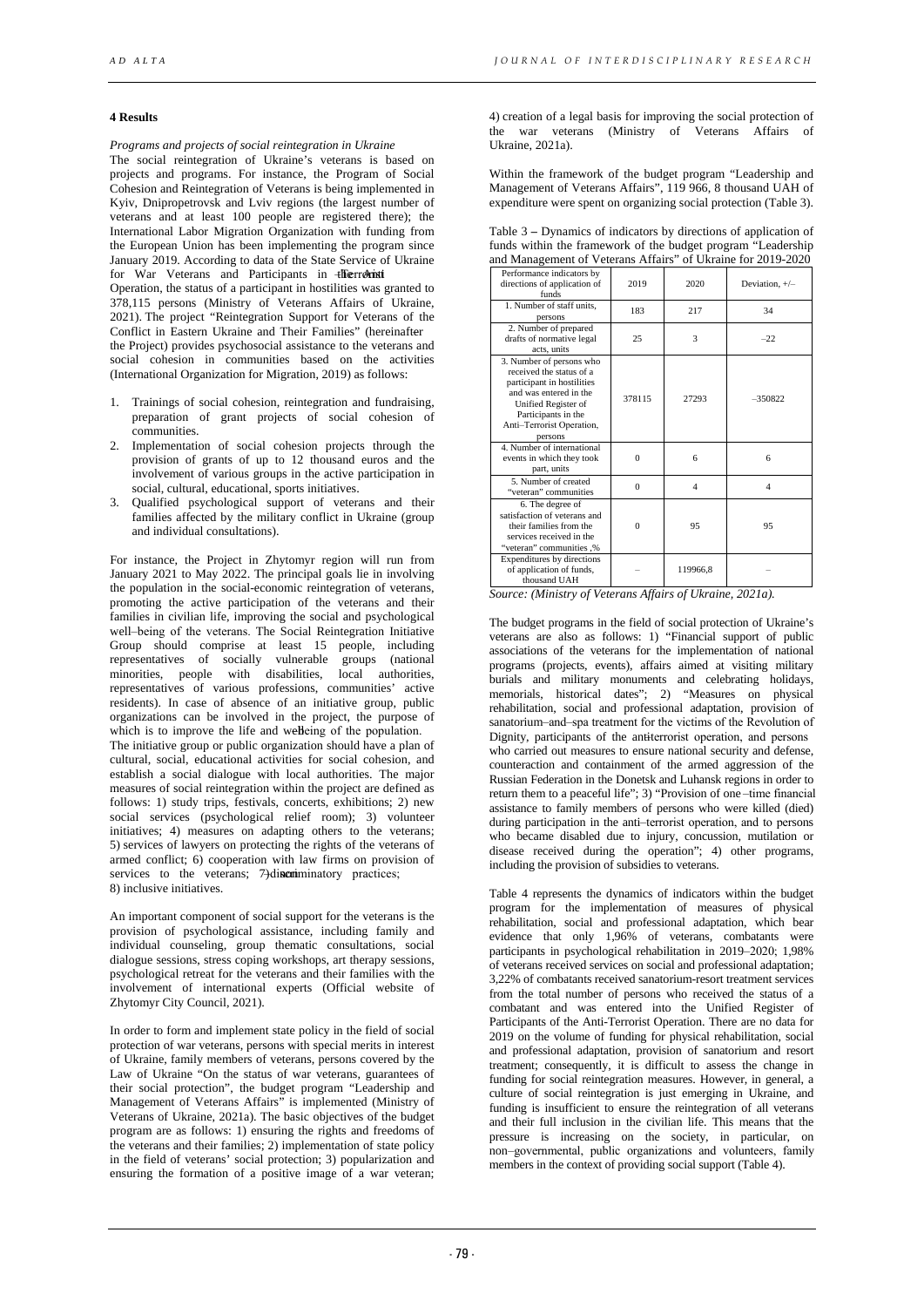Table 4 **–** Dynamics of indicators by directions of application of funds within the framework of the budget program "Measures on physical rehabilitation, social and professional adaptation, provision of sanatorium-and-spa treatment for the victims of the Revolution of Dignity, participants of the anti-terrorist operation …" of Ukraine for 2019-2020

| Performance indicators by directions of application of funds                                                                                                                 | 2019   | 2020     | Deviation, $+/-$ |
|------------------------------------------------------------------------------------------------------------------------------------------------------------------------------|--------|----------|------------------|
| 1. Measures for psychological rehabilitation of participants of the Revolution of Dignity<br>and ATO, thousand UAH                                                           |        | 62086,7  |                  |
| Number of persons-participants of psychological rehabilitation measures, persons                                                                                             | 2278   | 5657     | 3379             |
| Duration of staying in rehabilitation institutions, days                                                                                                                     | 18     | 18       | $\Omega$         |
| Average costs per 1 participant of rehabilitation, UAH                                                                                                                       | 9340,5 | 10937,2  | 1596,7           |
| 2. Measures of social and professional adaptation of the injured participants of the<br>Revolution of Dignity and participants of the anti-terrorist operation, thousand UAH |        | 24852,2  |                  |
| Number of enterprises, institutions, organizations with which adaptation agreements<br>have been concluded, units                                                            | 706    | 640      | -66              |
| Number of persons who received adaptation services, persons                                                                                                                  | 4318   | 3713     | $-605$           |
| Average costs on conducting adaptation measures, UAH for 1 person                                                                                                            | 6209   | 6889     | 680              |
| 3. Measures of social and psychological assistance by centers of social and<br>psychological rehabilitation of the population, thousand UAH                                  |        | 20580    |                  |
| Number of social and psychological rehabilitation centres, units                                                                                                             | 5      | 5        | $\Omega$         |
| Number of services on social and psychological assistance provided by the centers, units                                                                                     | 76935  | 46329    | $-30606$         |
| Average costs of providing services to 1 person by the center, UAH for 1 person                                                                                              | 141,7  | 381,7    | 240              |
| 4. Measures on sanatorium treatment, thousand UAH                                                                                                                            |        | 96313,3  |                  |
| Number of combatants registered and being in need of treatment, persons                                                                                                      | 15250  | 15250    | $\Omega$         |
| Number of combatants who received medical services, persons                                                                                                                  | 5525   | 7518     | 1993             |
| Total for the budget program, thousand UAH                                                                                                                                   |        | 207488,3 |                  |

*Source: Ministry of Veterans Affairs of Ukraine (2021b).*

*Social reintegration: results of a survey of Ukraine's veterans*  From among the surveyed veterans, the participants of the anti-terrorist operation in the East of Ukraine, 36,4% receive an additional payment for participation in hostilities, while 63,6% do not receive.

Unemployed veterans are 9,1% of the respondents, while 18,2% are armed forces personnel, 54,5% are working and not looking for work, 18,2% are working, but looking for work (Table 5), (Table 6).

On average, Ukrainian veterans cannot feel at home after returning with a deviation of 1,0954 in this statement (Table 7). The average score for the statement "People made me proud that I served in my country in the Armed Forces" was 3,545 with a deviation of 1,0357; that is, in general, veterans find it difficult to agree that social support is a source of pride.

| Employed<br>veterans                     | Frequency | Percentage,<br>% | Cumulatively,<br>$\%$ |
|------------------------------------------|-----------|------------------|-----------------------|
| Unemployed,<br>not looking for<br>a job  | 47        | 9,1              | 9,1                   |
| Armed forces<br>personnel                | 17        | 18,2             | 27,3                  |
| Employed and<br>not looking for<br>a job | 279       | 54.5             | 81,8                  |
| Employed, but<br>looking for a<br>job    | 93        | 18,2             | 100,0                 |
| Total                                    | 512       | 100.0            |                       |

*Source: the author's own research*

| Table 6 – The results of the survey on social support of the veterans |
|-----------------------------------------------------------------------|
| Questions                                                             |

| <b>Questions</b>                                                                                  | Average value | Standard deviation | Dispersion |
|---------------------------------------------------------------------------------------------------|---------------|--------------------|------------|
| In Ukraine, citizens forced, made me feel at home after returning                                 | 3.000         | 1,0954             | 1.200      |
| People made me proud that I served in my country in the Armed Forces                              | 3.545         | 1.0357             | 1.073      |
| My family members and / or friends help me feel better when I am not feeling well                 | 4,364         | 1.6742             | 1,455      |
| I can reach out to friends, family members when I'm sick, need advice or help                     | 4,182         | 1,8739             | 1,764      |
| My friends and family members understand what I had to go through during<br>hostilities           | 4.000         | 1.0000             | 1.000      |
| I have friends, family, to whom I can tell about my experience of participation<br>in hostilities | 3.909         | 1,3751             | 1.891      |
| Friends, family members would condemn me for money if I needed them                               | 2,636         | 1,9244             | 1,855      |
| Friends, family members will help me carry things in case of need                                 | 4,455         | 1,6876             | 1,473      |
| If I could not work and do my daily business, friends and family members<br>would help me         | 4,182         | 1,0787             | 1,164      |
| If I'm sick friends, family members help me                                                       | 4,727         | 1.6467             | 1,418      |

*Source: the author's own research*

The average value of veterans' assessment of assistance from relatives in case of bad feelings was 4,364 with a deviation of 0,67; consequently, in general, the participants of the anti-terrorist operation agree with the social support of relatives. The average value of assessing the statement on the possible appeal for help or advice was 4,182 with a deviation of 0,87. The average value of the assessment of understanding by family members of what the veterans had to go through was 4 points with a deviation of 1. The

average value of assessing the possibility of telling friends, family members about their own experience was 3,909 with a deviation of 1,3751. The average value of the assessment of conviction by friends or family of a veteran for the need for money was 2,636 with a deviation of 0,92. The average value of the assessment of possible assistance to the veterans in the transportation of goods was 4,455 with a deviation of 0,68. The average value of the assessment of possible assistance in daily affairs was 4,182. The average value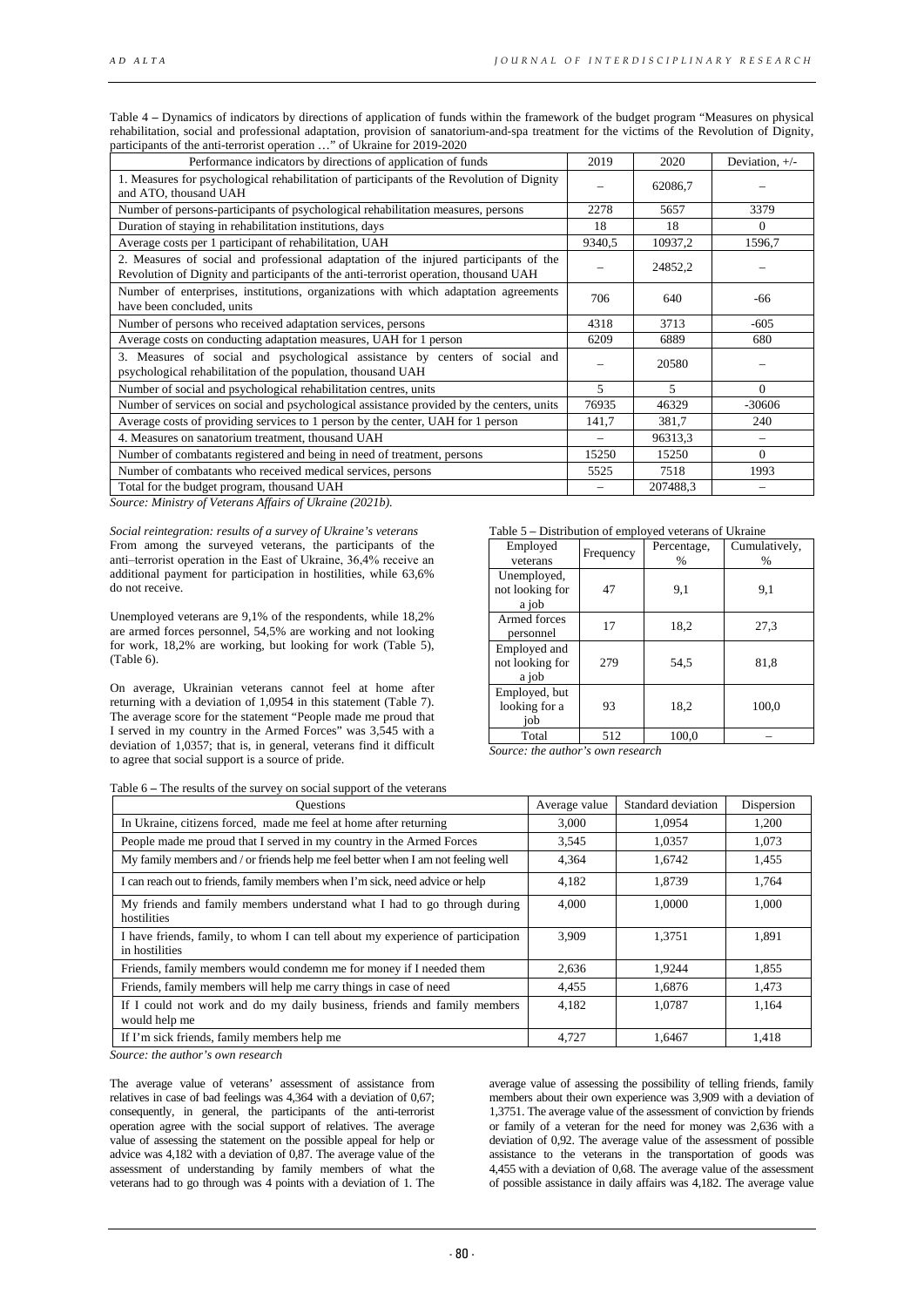of the assessment of care in case of illness was 4,727 with a deviation of 0,64. Overall, the average score of social support was 3,9; consequently, the veterans agree with the statements about social assistance from friends and family members upon return.

From among the respondents, the following answers were received on the question "Do you need professional psychological support?", namely: 9,1% answered- "sort of like no",  $72,7\%$  answered – "no",  $18,2\%$  answered – "yes, I need". 27% of veterans received family or individual counseling services with a psychologist / therapist (Figure 1).



Figure 1 – Distribution of respondents' answers to the question "Have you received any of the types of social and psychological support? For instance, in the social protection service' *Source: the author's own research*

At the same time, 55% of respondents did not receive social and psychological support, 9% received group thematic consultations, 9% ‒ took part in seminars to overcome stress.

# **5 Discussion**

The results of the present research can be supplemented by an explanation of why social reintegration is not widespread in Ukraine; measures on physical, social and professional adaptation are limited; they are provided to only a small proportion of combatants and veterans  $(2-3\%)$ . According to the investigation of Pugh et al. (2018), social support based on DRRI-2 subscales of the veterans with traumatic brain injury (TBI) severity is significantly lower compared to the veterans without TBI. This is due to the significantly higher level of difficulties of the veterans with TBI, who are more in need of social reintegration, compared to other groups of the veterans. Comorbidities of the veterans also determine the level of need for social support for veterans, which tend to be growing depending on social -demographic features and the presence of diseases, causing difficulties in employment of such persons. Accordingly, social reintegration measures should be aimed primarily at the most vulnerable groups of the veterans. The chances of employment among people with moderate / severe and unclassified TBI were significantly lower compared to those without TBI (Pugh et al., 2018). The group of comorbidities, experience in military operations and demographic

characteristics also have a significant impact on employment (Pugh et al., 2018).

Maoz, Goldwin, Lewis & Bloch (2016), based on a survey of the veterans with application of DRRI-2 social support scales, have revealed that social support during hostilities is negatively connected with depression, anxiety and symptoms of post-traumatic stress disorder of the participants. Readiness to be involved into hostilities (physical, psychological) directly correlates with depressive, anxiety annual post

symptoms. Family support during hostilities is directly linked to greater resilience to negative mental health symptoms. Stress factors after participating in hostilities are not significantly directly related to mental health. For instance, lack of family support and numerous stressors in the family are most significantly directly related to depression, anxiety and

post-traumatic symptoms. Maoz, Goldwin, Lewis & Bloch (2016) have also revealed a significant link between the veterans' environment (family, friends, stress) and psychological health (Maoz, Goldwin, Lewis & Bloch, 2016). These findings are consistent with the literature, confirming the importance of social support from family and friends: scientists have found a significant feedback loop between social support and post-traumatic stress disorder; poor family support and less cohesion in the family are connected with higher rates of post-traumatic stress disorder among the veterans (Pietrzak et al., 2012; Tsai et al., 2012; Woodward et al., 2018).

Flanagan et al. (2017) have established that social support of the veterans, including through good family relationships, has a positive effect on their reintegration: most of the participants, who had undergone the family relationship correction, had a higher level of success in treating severe symptoms of post-traumatic stress disorder; however, the veterans with poor family relationships showed little improvement in treatment (Flanagan et al., 2017).

The scientific work Baraldi (2017) is devoted to exploring the important role of civil society organizations in the social reintegration of the veterans in Bosnia, who have contributed to the transformation of combatants' beliefs into the civilian life. For instance, the Center for Nonviolent Action in the Balkans conducted activities with the veterans in order to change their worldview after the war. The veterans were involved in public forums, trainings; they attended official events with the aim of forming them as peacekeepers through socialization, not violence. Members of the Veterans' Association became members of the Center for Nonviolent Action after being involved in the events. Thanks to understanding of the veterans by population and the legitimacy of the activities, public organizations in Bosnia, have provided a solution to the problems of hybrid warfare. The veterans are actively integrated into Bosnia's ethnolonal minorities (Baraldi, 2017). For comparison, there are only 4 communities for the veterans in Ukraine, which were created in 2020. As a result, the social reintegration of participants in the

Therefore, in the course of the research, it has been established that social reintegration in Ukraine is generally entrusted to family members of veterans; while in other countries public organizations are actively involved in the social, professional adaptation of the veterans.

## **6 Conclusion**

hybrid warfare in Ukraine is limited.

The social reintegration of the veterans takes place on the basis of projects and programs, in particular, budgetary programs aimed at financing various social reintegration activities. Psychosocial assistance to the veterans and social cohesion in communities is based on the activities as follows: trainings on social cohesion, reintegration and fundraising, preparation of grant projects for social cohesion of communities; qualified psychological support of the veterans and their families affected by the military conflict in Ukraine (group and individual consultations). The survey of Ukrainian veterans has revealed that the overall average score of social support was 3,9; consequently, the veterans agree with the statements about social assistance from friends and family members upon return. 72,7% do not need social and psychological support, while 18,2% are really in demand. It was found that 55% of the respondents did not receive social‒psychological support; 9% underwent group thematic consultations, 9% took part in seminars for overcoming stress.

Further investigations should be directed towards studying the factors contributing to the social reintegration of the veterans of Ukraine and a comparison of these factors with the experience of other countries.

# **Literature:**

1.Baraldi, I. (2017). *Statebuilding and peace formation: a study on war veterans in Heniagovina* . Available at: